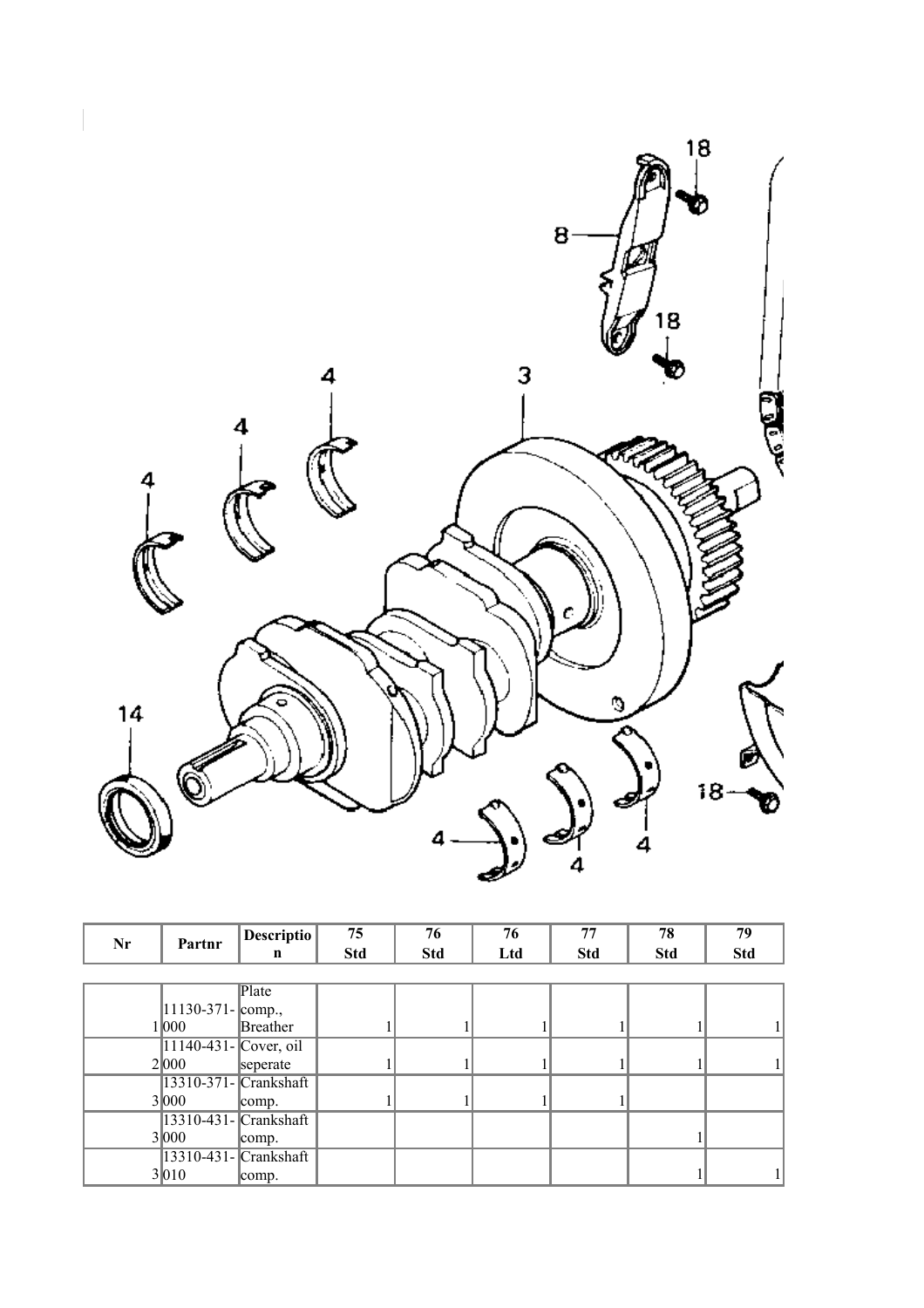| 13321-371- Bearing A,  |                |   |            |           |   |   |                 |
|------------------------|----------------|---|------------|-----------|---|---|-----------------|
| 4 003                  | main (blue)    | 6 | 6          | $6 \vert$ | 6 | 6 | 6               |
|                        | Bearing B,     |   |            |           |   |   |                 |
| 13322-371- main        |                |   |            |           |   |   |                 |
| 4 003                  | (black)        | 6 | 6          | $6 \vert$ | 6 | 6 | $6 \times$      |
|                        | Bearing C,     |   |            |           |   |   |                 |
| 13323-371- main        |                |   |            |           |   |   |                 |
| 4 003                  | (brown)        |   | $6 \times$ | $6 \vert$ |   | 6 | $6 \times$      |
|                        |                | 6 |            |           | 6 |   |                 |
|                        | Bearing D,     |   |            |           |   |   |                 |
| 13324-371- main        |                |   |            |           |   |   |                 |
| 4 003                  | (green)        | 6 | 6          | 6         | 6 | 6 | 6               |
|                        | Bearing E,     |   |            |           |   |   |                 |
| 13325-371- main        |                |   |            |           |   |   |                 |
| 4 003                  | (yellow)       | 6 | 6          | 6         | 6 | 6 | $\vert 6 \vert$ |
|                        | Tensioner      |   |            |           |   |   |                 |
|                        | assy.,         |   |            |           |   |   |                 |
| 23130-431- primary     |                |   |            |           |   |   |                 |
| 5 000                  | chain          |   |            |           |   |   |                 |
|                        | Chain,         |   |            |           |   |   |                 |
| 23131-371- primary     |                |   |            |           |   |   |                 |
| 6 004                  | drive          |   |            |           |   |   | 1               |
|                        | <b>Bracket</b> |   |            |           |   |   |                 |
|                        |                |   |            |           |   |   |                 |
|                        | comp.,         |   |            |           |   |   |                 |
|                        | Primary        |   |            |           |   |   |                 |
| 23132-431-             | chain          |   |            |           |   |   |                 |
| 7 000                  | tensioner      |   |            |           |   | 1 | $\mathbf{1}$    |
|                        | Guide,         |   |            |           |   |   |                 |
| 23136-371-             | primary        |   |            |           |   |   |                 |
| 8003                   | chain R.       |   |            |           |   |   |                 |
|                        | Guide,         |   |            |           |   |   |                 |
| 23137-371-             | primary        |   |            |           |   |   |                 |
| 8003                   | chain L.       |   |            |           |   |   |                 |
|                        | Tensioner,     |   |            |           |   |   |                 |
| 23137-431- primary     |                |   |            |           |   |   |                 |
| 9 000                  | chain          |   |            |           |   | 1 | 1               |
| 23138-431-             |                |   |            |           |   |   |                 |
| 10000                  | Pin, 8x45      |   |            |           |   |   | 1               |
| 28253-371-Ratchet B,   |                |   |            |           |   |   |                 |
|                        |                |   | 1          |           |   |   |                 |
| 11 000                 | starter        |   |            |           |   |   |                 |
| 90402-431- Collar, RR. |                |   |            |           |   |   |                 |
| 11 000                 | end            |   |            |           |   |   | $\frac{1}{2}$   |
| 90406-371-             | Washer,        |   |            |           |   |   |                 |
| 12 000                 | 8mm            | 1 | 1          | 1         | 1 |   |                 |
|                        | Washer,        |   |            |           |   |   |                 |
| 90435-611-             | special,       |   |            |           |   |   |                 |
| 12 000                 | 28x8.5x4.0     |   |            |           |   |   |                 |
| 90704-371-             | Collar,        |   |            |           |   |   |                 |
| 11 000                 | 12x20          | 1 | 1          |           |   |   |                 |
|                        | Bearing,       |   |            |           |   |   |                 |
| 91002-371-             | radial ball,   |   |            |           |   |   |                 |
| 13 004                 |                |   |            |           |   |   |                 |
|                        | 6304C          |   |            |           |   |   |                 |
| $91201 - 371 -$        | Oil seal,      |   |            |           |   |   |                 |
| 14 005                 | 35x55x8        | 1 |            |           |   |   |                 |
| 92000-                 | Bolt, hex.,    |   |            |           |   |   |                 |
| 1508022-0A             | 8x22           | 1 |            |           |   |   | 1               |
| $94101 -$              | Washer,        |   |            |           |   |   |                 |
| 1608800                | plain, 8mm     |   |            |           |   | 1 |                 |
| $91251 -$              | Pin, lock,     |   |            |           |   |   |                 |
| 1708000                | 8mm            |   |            |           |   | 1 | $1\vert$        |
|                        |                |   |            |           |   |   |                 |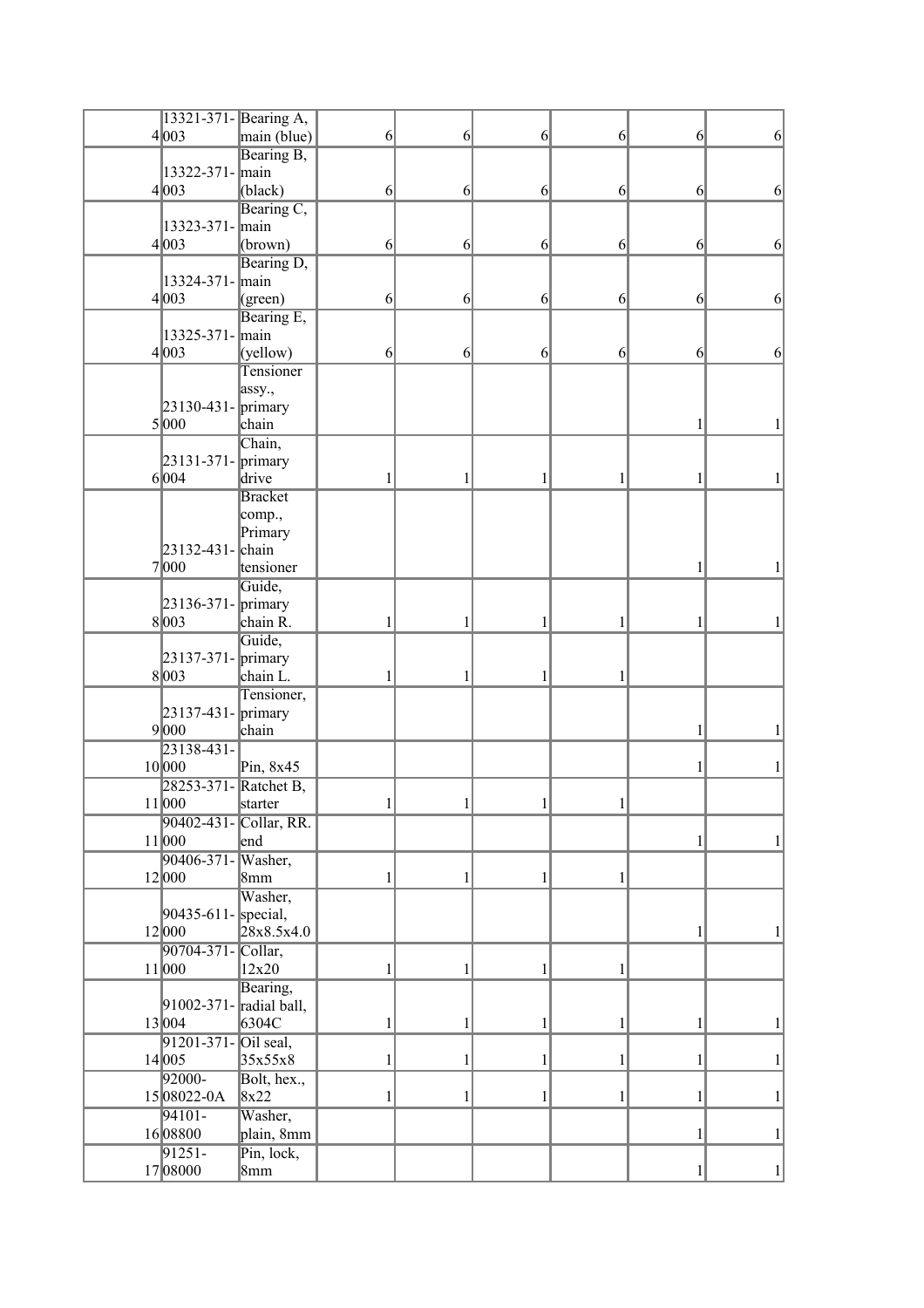|            | Bolt,              |   |  |   |   |
|------------|--------------------|---|--|---|---|
| $ 95700 -$ | flange,            |   |  |   |   |
| 1806016-00 | $\vert 6x16 \vert$ | - |  | Ō | 8 |
|            | Bolt,              |   |  |   |   |
| 95700-     | flange,            |   |  |   |   |
| 06035      | $\vert 6x35 \vert$ |   |  |   |   |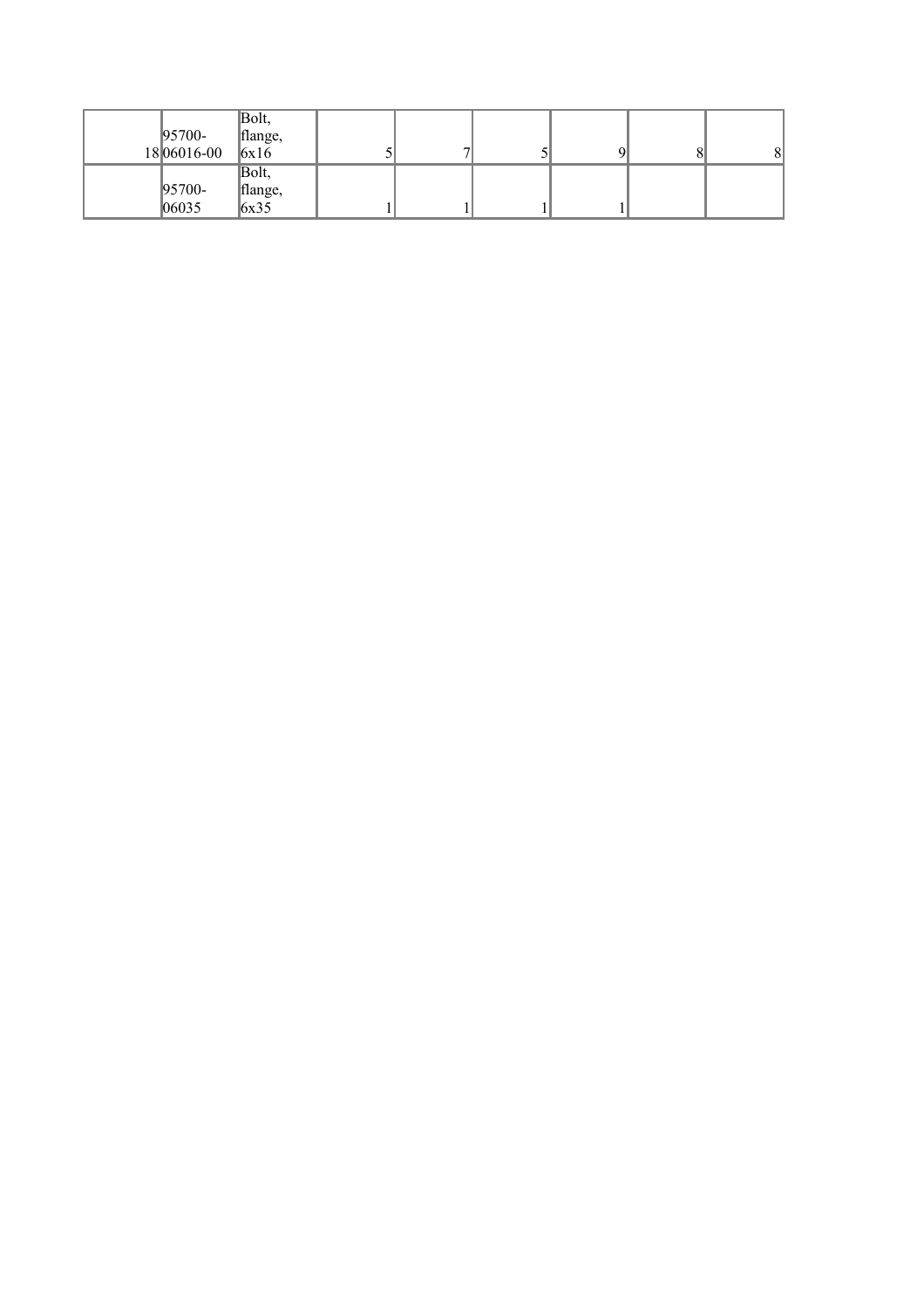

| Serialnr      | Areacode |
|---------------|----------|
|               |          |
|               |          |
|               |          |
|               |          |
|               |          |
| To<br>4010462 |          |
| From          |          |
| 4010463       |          |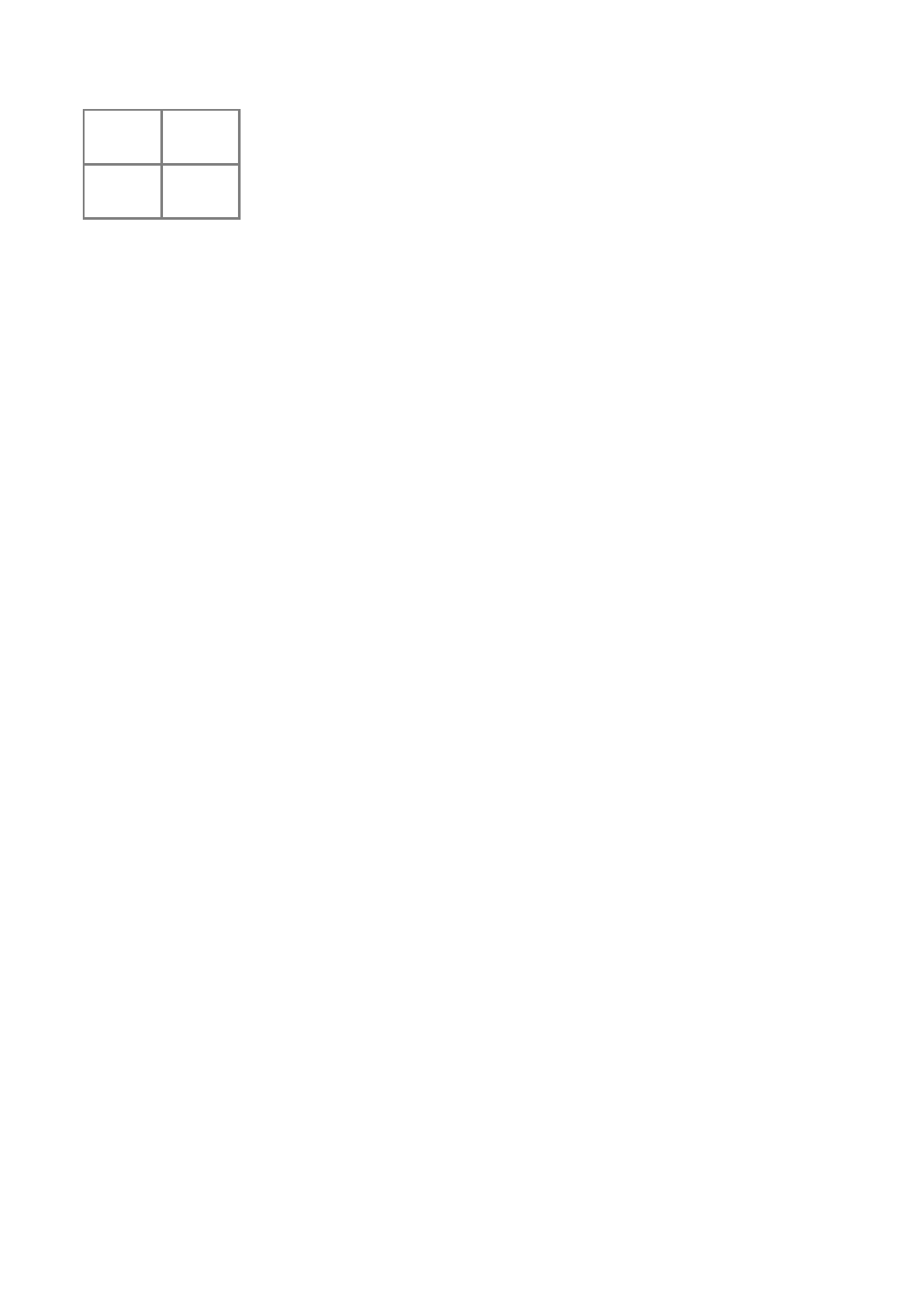$\begin{array}{c} \hline \end{array}$